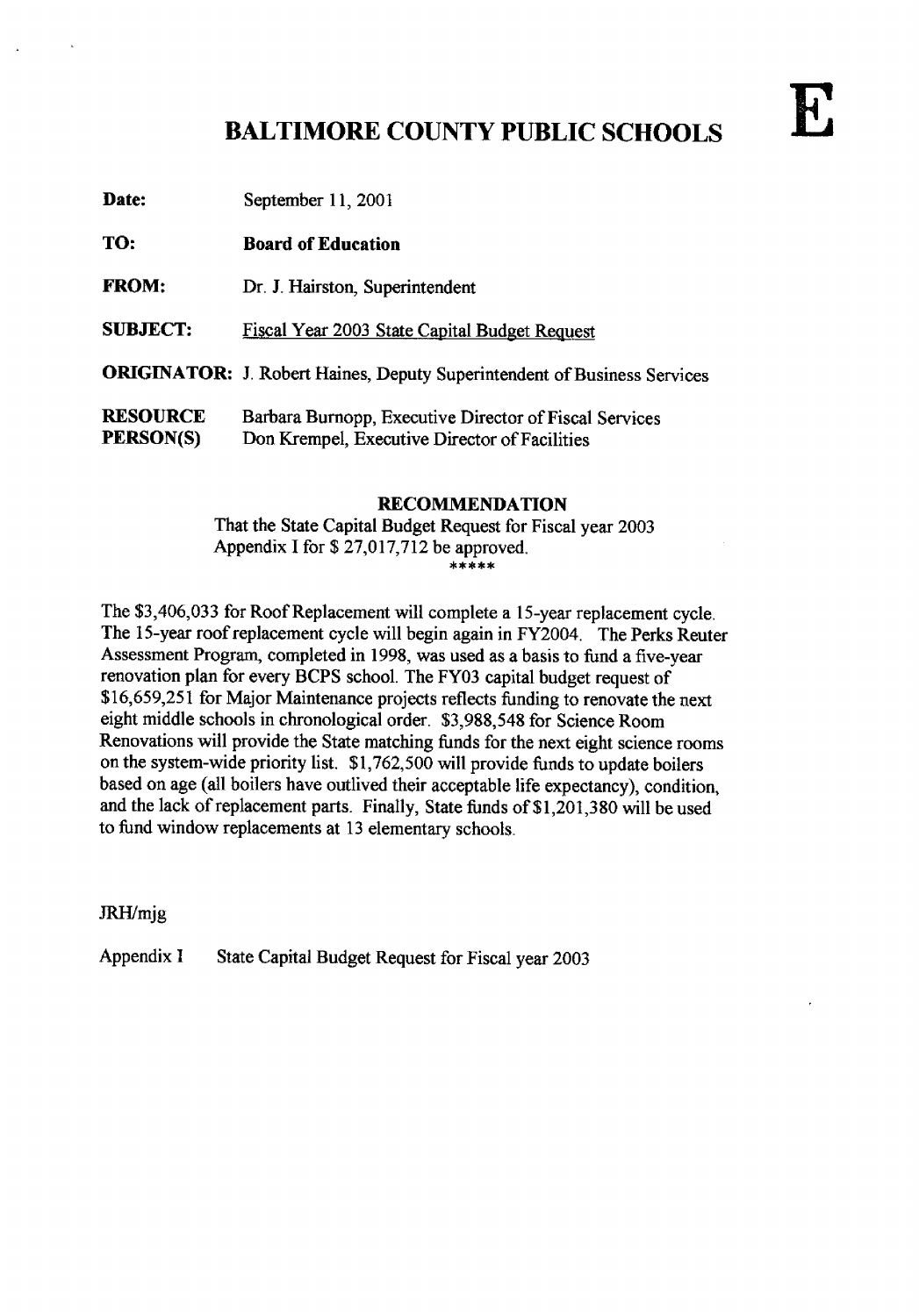## State Capital Budget Request **Preliminary Recommendation** FY2QO3

#### Roof Replacements

×

|               | <b>State</b> |   | County    |    | <b>Total Cost</b> |
|---------------|--------------|---|-----------|----|-------------------|
| Hereford MS   | 483.085      |   | 679.225   |    | 1.162,310         |
| Overlea HS    | 535.075      |   | 752.493   |    | 1.287,568         |
| Arbutus       | 382,894      |   | 558,788   |    | 941.682           |
| Gen Stricker  | 753.378      |   | 1.035.378 |    | 1,788,756         |
| Lansdowne MS  | 576,500      |   | 808,260   |    | 1.384.760         |
| Perry Hall ES | 675.101      |   | 852.461   |    | 1.527.562         |
| Subtotal      | 3,406,033    | s | 4,686,605 | S. | 8.092.638         |

## Major Maintenance Renovations

|                        | <b>State</b>  | County          | <b>Total Cost</b> |
|------------------------|---------------|-----------------|-------------------|
| Franklin MS            | 1800945       | 3,836,337       | 5.637.282         |
| Golden Ring MS         | 1 3 1 3 4 4 8 | 3.338.472       | 4.651.920         |
| Dundalk MS             | 2 134 020     | 3,777,385       | 5,911,405         |
| Stemmers Run MS        | 466.235       | 2,391,191       | 2 857 426         |
| Parkville Cntr of Tech | 2448764       | 5,241,493       | 7.690.257         |
| Dumbarton MS           | 2.119.348     | 4.228.443       | 6.347.791         |
| Sparrows Point HS/MS   | 3 693 334     | 7.407.952       | 11,101,286        |
| Sudbrook Magnet MS     | 2683.157      | 5.943,007       | 8.626.164         |
| Subtotal               | 16,659,251    | 36,164,280<br>s | 52,823,531        |

Note: Baltimore County has appropriated \$19,225,000 in FY2003 for Major Maintenance projects .

#### Science Room Renovations

|                   |      | <b>State</b> | County          | <b>Total Cost</b> |
|-------------------|------|--------------|-----------------|-------------------|
| Chesapeake HS     |      | 387,788      | 467,345         | 855,133           |
| Eastern Tech HS   |      | 200,887      | 243,063         | 443,950           |
| Woodlawn HS       |      | 65,773       | 80,927          | 146,700           |
| Pikesville HS     |      | 706,615      | 850,438         | 1,557,053         |
| Loch Raven HS     |      | 708,230      | 901,376         | 1,609,606         |
| Perry Hall HS     |      | 1,052,870    | 1,263,444       | 2.316,314         |
| Randallstown HS   |      | 772,265      | 926,718         | 1,698,983         |
| Lansdowne HS      |      | 94,120       | 112,944         | 207,064           |
| Subtotal          |      | \$3,988,548  | \$<br>4,846,255 | \$<br>8,834,803   |
| <b>Boilers</b>    |      |              |                 |                   |
|                   |      | <b>State</b> | County          | <b>Total Cost</b> |
| Dulaney HS        | 1964 | 225,000      | 225,000         | 450,000           |
| Lansdowne HS      | 1962 | 225,000      | 225,000         | 450,000           |
| Old Court MS      | 1964 | 187,500      | 187,500         | 375,000           |
| Patapsco HS       | 1962 | 225,000      | 225,000         | 450,000           |
| Perry Hall MS     | 1962 | 225,000      | 225,000         | 450,000           |
| Southwest Academy | 1959 | 225,000      | 225,000         | 450,000           |
| Woodlawn HS       | 1961 | 225,000      | 225,000         | 450,000           |
| Randallstown HS   | 1967 | 225,000      | 225,000         | 450,000           |
| Subtotal          |      | \$1,762,500  | \$<br>1,762,500 | \$<br>3,525,000   |